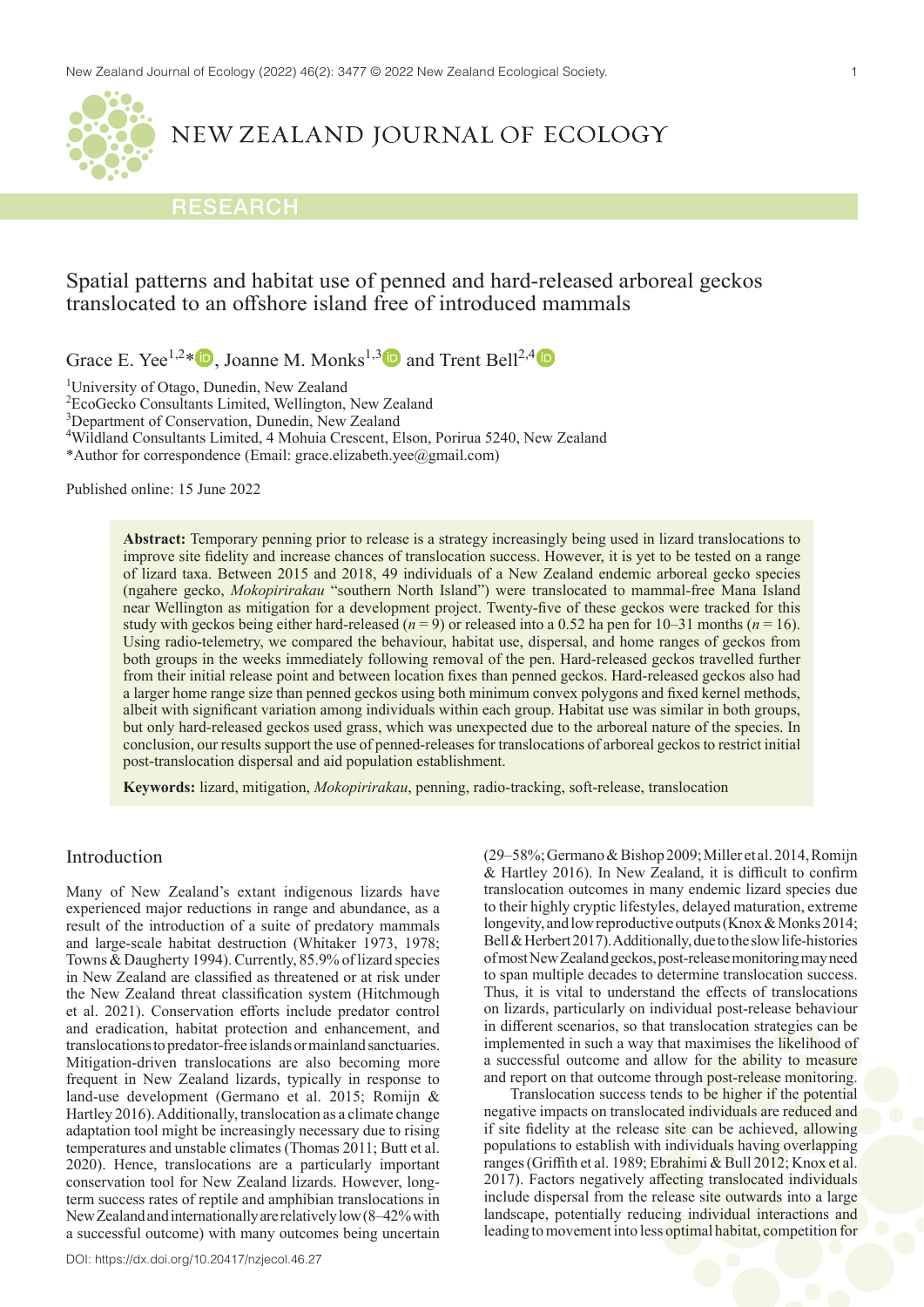food and shelter resources, and increased activity levels (due to insufficient food resources, a lack of shelter, or unsettled behaviour) leading to higher predation risks (Dodd & Seigel 1991; Armstrong & McLean 1995; van Heezik et al. 2009). These factors may lead to reduced population density, increased vulnerability to predation, reduced mating opportunities and reproductive rates, and consequently increased extinction risk by lowering overall fitness or exposing the population to Allee effects (Dennis 1989; Nunney & Campbell 1993; Sullivan et al. 2004). Recent research into translocation strategies for green geckos *Naultinus* spp. has indicated that releasing geckos into a temporary enclosure (also known as a pen) improves site fidelity in released animals, and ultimately translocation success in the form of population establishment (Knox & Monks 2014). The work has ultimately resulted in a recommendation that penned release be adopted as a translocation strategy for the diurnal *Naultinus* geckos endemic to New Zealand (Flynn-Plummer & Monks 2021) and be tested for other lizards (Monks et al. 2017).

In this study we compare the effects of hard-release and penned-release strategies during translocation of the ngahere gecko *Mokopirirakau* "southern North Island", a cathemeral (neither prescriptively diurnal nor nocturnal), arboreal gecko endemic to NewZealand. This involved radio-tracking ngahere geckos translocated into an existing pen on a predator-free offshore island that were penned for 10–31 months (penned geckos), along with newly arrived geckos hard-released (hardreleased geckos) into the wild without the same pen in place at release. We radio-tracked 25 geckos for six weeks across the period January 2018 to March 2018 to enable comparison of movements, behaviour, habitat use, and tendency to disperse within regenerating forest at the release location. Our hypotheses were based on similar studies and previous findings for diurnal jewelled geckos, *Naultinus gemmeus* (Knox & Monks 2014; Knox et al. 2017), and are as follows: during the entire duration of the radio-tracking programme (1) hard-released ngahere geckos will have larger, less stable, and less established home ranges compared to penned geckos; (2) hard-released geckos will show more extensive dispersal (represented as larger directional or random distances) from the release site; (3) hard-released geckos will also exhibit larger daily movements than penned geckos; and, (4) movement behaviour (i.e. microhabitat use, height above ground, and activity) will be relatively similar for individuals in the same release group regardless of sex, but differ between release groups.

## Methods

### **Study Species**

The ngahere gecko is a medium-sized (adults are c. 10–20 g and c. 75–98 mm snout-vent-length) gecko species of the lower North Island, New Zealand (Romijn et al. 2014; van Winkel et al. 2018; TB, unpubl. data). Ngahere geckos are highly cryptic and occur in forest and shrubland habitats. They have typically been found on tree trunks and branches or foliage, and occasionally on the ground or in rock crevices (Romijn et al. 2014). In an urban reserve in Wellington, radio-tracked geckos exhibited short-term site fidelity to particular trees (which are usually 7–13 m tall), with an average movement of 9.5 m per day and peak activity during the day (Romijn et al. 2014). When they are in forest/scrub edges or on rock, they are more terrestrial (Romijn et al. 2014). Threats include

introduced predatory mammals (Towns & Daugherty 1994; Towns et al. 2002; Barr 2009), both indigenous and introduced avian species (Whitaker 1968; Ramsay & Watt 1971; Fitzgerald etal. 1986), habitat fragmentation and destruction due to human activities (Brockerhoff et al. 2008; Barr 2009), and potentially poaching for the black market pet trade (Jewell & McQueen 2007; Knox et al. 2012). The ngahere gecko is classified as an at risk–declining species under the New Zealand threat classification system due to their predicted decline, although there is a lack of data to support this assessment fully due to knowledge gaps (Hitchmough et al. 2021).

## **Translocation**

Between 2015 and 2018 in the Hutt Valley, Wellington, a rock aggregate quarry underwent a six-staged expansion of 6.8 ha over an area containing a ngahere gecko population. As part of the mitigation for this construction ngahere geckos found in the construction footprint were salvaged and translocated to Mana Island and a telemetry study was undertaken to determine the effects of penning versus hard-releasing geckos. Geckos were translocated to Mana Island Scientific Reserve (−41.088466° S, 174.780744° E), a location within the historical range of the species. It is believed that 150 years of vegetation clearance for farming destroyed the original land cover and habitat for this species (Timmins et al. 1987; Miskelly 1999), and heightened populations of mice (*Mus musculus*) may also have contributed to the local extinction of the geckos on the island (Newman 1994). Since 1987, a planting programme has established more than 500 000 shrubs and trees, which has considerably increased the habitat availability on the island for these geckos. Today, c. 200 hectares of new forest and shrubland habitat is available for these geckos on the island.

During June 2015, a 0.52 hectare soft-release pen (height of 686 mm with a 100 mm lip) was constructed on Mana Island to contain the first cohort of translocated animals. The placement of the pen was decided on the basis of suitable habitat available that needed minimal vegetation cut back (i.e. dense secondary forest that included mānuka *Leptospermum scoparium*, kānuka *Kunzea ericoides*, and *Pittosporum* spp.). The pen installed was used in an attempt to "anchor" the population at the release location with the aim of encouraging the establishment of a stable and self-sustaining (i.e. functionally breeding) population. Animex® exclusion fencing (Animex®, Chicago, USA), purpose-built for containing or excluding reptiles and amphibians, was used and is sufficiently robust for the strong and gusty winds of the Wellington region.

A total of 49 ngahere geckos salvaged from the quarry through three successive salvage stages between 2015 and 2017 were released on Mana Island: quarry stages 1 and 2 geckos were released into the soft-release pen (2015–2017) and quarry stage 3 geckos were hard-released (February 2018) between 10 and 39 m from the pen site. The release sites consisted mainly of kānuka, mānuka, ngaio *Myoporum laetum*, *Olearia paniculata, Pittosporum* spp., flax *Phormium tenax*, and rank exotic grassland. Fifty-two closed-cell foam covers (Bell 2009) were installed on trees 20–25 m apart at the pen site in June 2015 and then another 52 foam covers were installed in the pen site, totalling to 104 foam covers in the pen site. A further 33 foam covers were installed in the hard-release site (10 m apart) in September 2017 to provide refugia for geckos during the establishment phase, ensure a similar microhabitat is available to geckos released at both sites, and assist with a post-release gecko monitoring programme, the results of which are to be reported separately from this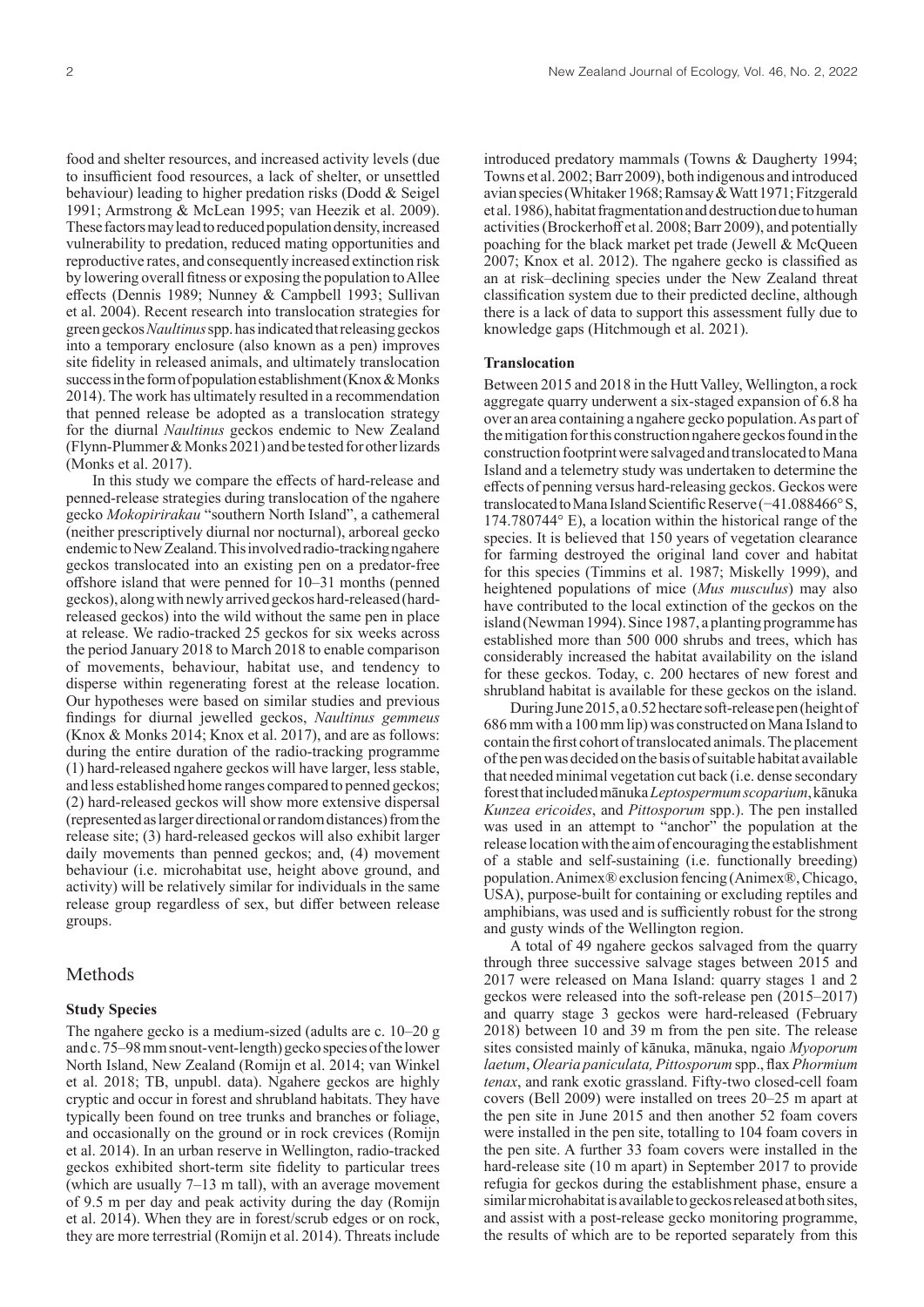study. Foam covers were installed on ngaio, kānuka, *Olearia paniculata*, and kōhūhū *Pittosporum tenuifolium* (≥ 20 cm diameter at breast height where possible). All translocated geckos were released under a foam cover.

### **Radio-Tracking**

Twenty-five geckos were fitted with 0.78 g, 160 MHz BD-2 radio-transmitters (Holohil, Ontario, CA) in a backpack harness design, modified from van Winkel and Ji (2014). The harnesses were coloured black using a xylene-free, non-toxic, waterproof permanent marker to reduce the visibility of tracked geckos to avian predators. Transmitters were only attached to adult individuals that weighed more than 8.5 g, ensuring that the combined weight of the transmitter and harness did not exceed 7.5% of the gecko body mass (Knapp & Owens 2005).

The pen was removed on 16 January 2018. Between 13 and 28 January 2018, 16 of the geckos that were living in the penned area for 10–31 months were captured, fitted with transmitters, and then released in the same spot that they were caught. Nine geckos, fitted with transmitters, were hardreleased into a pre-selected area with similar habitat near the penned area on 4 February 2018. The geckos were radio-tracked between 13 January and 10 March 2018 using a TR-4 receiver (Telonics, Inc., Arizona, USA) and a hand-held three-element Yagi antenna (Sirtrack, Hawkes Bay, NZ). The Yagi antenna and receiver was used to home in on the approximate location of the gecko, and then the receiver without the antenna was used to home in on the precise location of the gecko. We randomly selected a different animal to be tracked first during each tracking session and the remaining individuals were tracked in a logical order to minimise disturbance. Tracking was carried out twice a day (around 1000 and 2200 hours) for 12 days on and 3 days off, weather permitting. Weather variables were recorded before the beginning of each tracking session. These included the time at recording, air temperature  $({}^{\circ}C)$  at a minimum of 1.3 m above the ground in the shade, cloud cover (estimated as eighths of the sky covered), wind speed (km  $s^{-1}$ , anemometer), and observed rainfall (mm, National Institute of Water and Atmospheric Research's CliFlo database; www.cliflo.niwa.co.nz). During the initial release of each gecko, morphometric measurements were recorded: sex, reproductive status, snout-to-vent length (SVL), vent-to-tail length (VTL), and weight. Global positioning system (GPS) coordinates were recorded at the initial release site and dorsal photographs were taken of each individual for identification purposes. At each subsequent location fix, microhabitat, vegetation species, height of vegetation, height of the gecko above ground, distance and bearing from the previous fix, and activity were recorded when possible.

#### **Statistical Analysis**

All statistical analyses were performed in the statistical programme R (v1.0.153; R Core Team 2021), where *p* < 0.05 was considered to be statistically significant and missing values were omitted from analysis. Effect sizes (eta squared) were estimated by dividing the sum of squares by the total sum of squares, which were calculated using a linear regression model. Effect sizes were considered small  $> 0.02$ , medium  $> 0.13$ , and large > 0.26 (Cohen 1988). Mean values are shown with the standard error (SE). If assumptions of the homogeneity of variances and normality were not satisfied, data were log transformed. Collinearity between factors were tested using variance inflation factor (VIF) scores using the car package

(Fox & Weisberg 2011), with VIF scores > 10 used to indicate a strong correlation between variables. As all factors had a VIF score < 10, they were all included in subsequent analyses.

For dispersal and microhabitat selection, we performed linear mixed models (LMMs) using the lme4 package (Bates et al. 2015) and Type II Wald chi-square tests in the car package (Fox & Weisberg 2011) were used to estimate *p*-values. The fixed factors included release type, sex, temperature, rainfall, SVL, and the interaction between release type and sex. The dependent variables were analysed separately and included (1) straight-line distances between fixes and (2) the height of the gecko above ground. Individual gecko was included as a random effect to account for sampling individuals multiple times and the location fix number, date, and time were also included as random effects. The hours between each fix were added as an offset. A linear model (LM) was performed to determine which factors influenced the straight-line distance between the release point and location of each gecko at the end of the study (dependent variable). The fixed factors included were release type, sex, SVL, and the interaction between release type and sex. The hours between the initial and final fix were added as an offset. The proportional similarity index (Psi) was used to measure the overlap between two populations, penned and hard-released geckos, using the formula:

'Schoener's D' = 
$$
1 - 0.5(\sum |p_{xi} - p_{yi}|)
$$
 (1)

where  $p_{xi}$  is the proportion of item i used by release group x and  $p_{vi}$  is the proportion of item i used by release group y. The pairwise overlap was then calculated using the Psi between each group using the 'RInSp' package (Zaccarelli et al. 2013). This was used to compare activity, and the usage of tree species and microhabitat type between the two release types. The null hypothesis was tested to determine whether the observed variation in behaviour and microhabitat use arose by chance by randomising the release group for each individual's proportion of use for each variable and replicating this 10 000 times. A two-tailed *p*-value was calculated using the formula:

$$
p = 2x_n x_o y \tag{2}
$$

where  $x_n$  is the null overlap value,  $x_0$  is the observed overlap value, and y is the number of replications performed in the null hypothesis.

#### **Home Ranges**

Home range sizes were estimated, firstly, by converting the distance travelled and bearing from the previous fix data into coordinates in order to be used in the RANGES9 software v1.5 (Kenward et al. 2014). This was done using basic trigonometry and the first GPS coordinate in Microsoft Excel:

$$
x\text{-coordinate}_{f} = x\text{-coordinate}_{i} + (D * \cos\theta) \tag{3}
$$
\n
$$
y\text{-coordinate}_{f} = y\text{-coordinate}_{i} + (D * \sin\theta) \tag{4}
$$

where coordinate<sub>f</sub> = coordinate for current fix, coordinate<sub>i</sub> = coordinate from previous fix,  $D =$  distance travelled from the coordinate<sub>i</sub> to coordinate<sub>f</sub> coordinate (m), and  $\theta$  = angle from coordinate<sub>i</sub> to coordinate<sub>f</sub> (radians). We used 95% minimum convex polygons (MCPs; Mohr 1947) using a harmonic mean peel centre (Hc) to estimate the home range area and the 50% and 95% fixed kernel estimate (Worton 1987), using the default parameters for the smoothing function, to determine core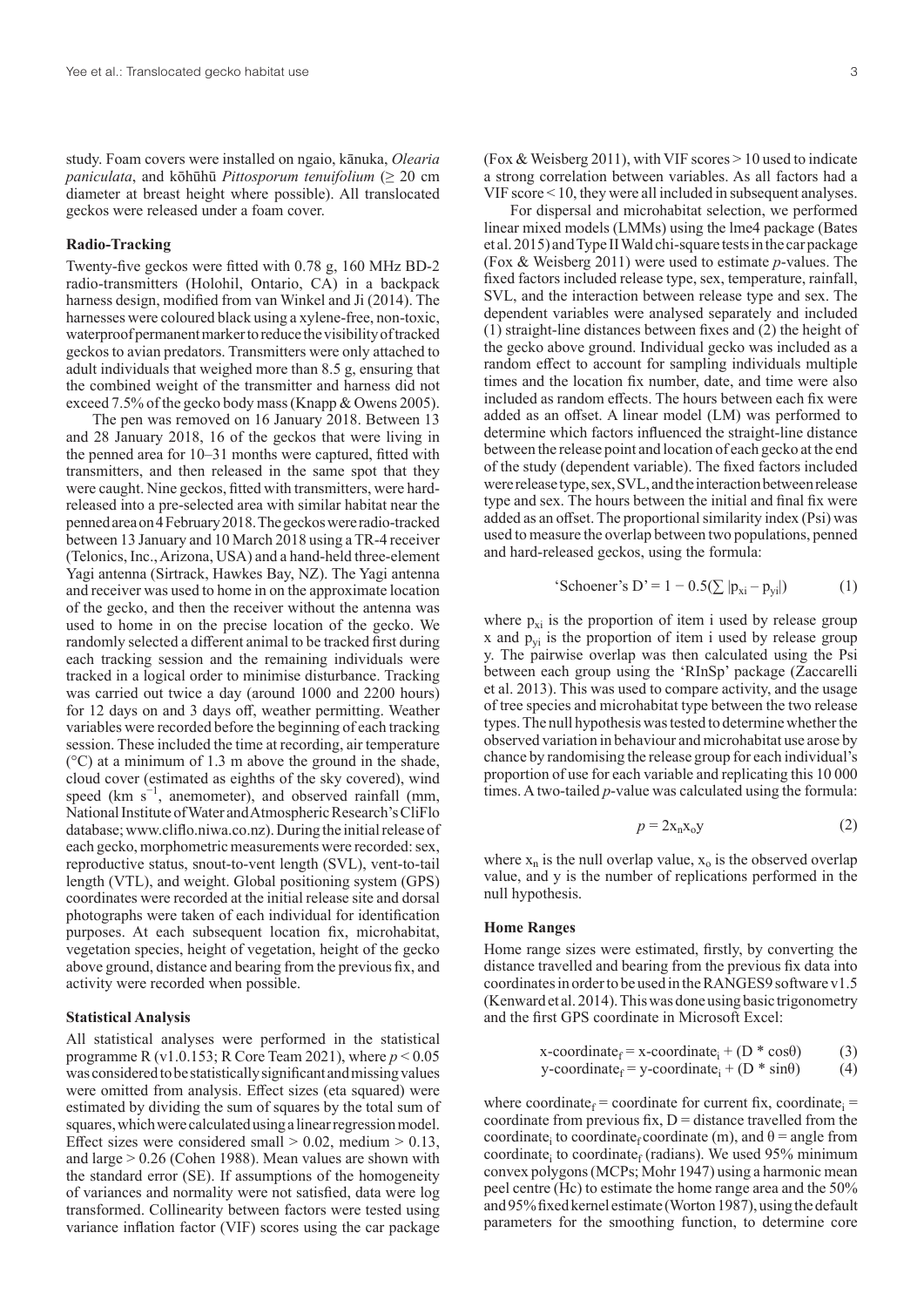areas of activity (utilisation distribution; Seaman & Powell 1996). A maximum of 95% was used to mitigate the effects of outliers for both methods and to avoid overestimation in home range sizes using kernel methods, since a 100% kernel includes areas that individuals are not observed in (Powell 2000; Grueter et al. 2009; Powell & Mitchell 2012).

LMMs were performed and *p*-values were estimated using Type II Wald chi-square tests to determine which predictor variables (release type, sex, SVL, and the interaction between the release type and sex) were important in explaining variation in home range size among individuals. The location fix number was used as a random effect to account for differences in the number of fixes between individuals.

## Results

From 13 January to 10 March 2018, each animal was located telemetrically between 4 and 43 times to form a total of 507 fixes from 25 geckos with an average of 21 fixes (SE  $\pm$  2.4) per gecko. The length of tracking of a particular individual ranged from 4 to 52 days (mean = 26 days) as some transmitters came off earlier with sloughed skin. Additionally, there was no significant difference in weight between geckos pre and post transmitter attachment (Welch two sample *t*-test,  $t = 0.27$ , df = 20,  $p > 0.5$ ).

For the distance between fixes, height above ground, and distance between initial and final fixes, respectively, penned geckos had a mean  $\pm$  SE of 3.0  $\pm$  0.2 m, 2.2  $\pm$  0.1 m, and 12.7  $\pm$  2.9 m while hard-released geckos had a mean  $\pm$  SE of 6.0  $\pm$   $0.7$  m,  $1.7 \pm 0.1$  m, and  $38.1 \pm 13.8$  m. Release type was found to be significant ( $p \le 0.01$ ) with a large effect size ( $> 0.26$ ) that influenced the distance travelled between fixes and distance between initial and final fixes (Tables 1, 2). Hard-released geckos travelled further between fixes and from the release point (Tables 1, 2). Sex and the interaction between release type and sex were also found to significantly  $(p < 0.02)$  influence the height of a gecko above ground (Table 1). However, only the effect size of the interaction between the release type and sex was large  $(> 0.26$ ; Table 1). Notably, the use of grass was only observed in the hard-release group and they were also observed on tree trunks more than penned geckos were (Fig. 1). In contrast, penned geckos were observed to use foliage and foam covers nearly double that of the hard-release group (Fig. 1). However, the overall observed microhabitat use and behaviour of penned and hard-released geckos had high overlap, where none of these variables were significantly different between release types (mean pairwise overlap: 0.78 for vegetation species,  $p = 0.85$ ; 0.77 for microhabitat type,  $p = 0.13$ ; and 0.96 for activity,  $p = 0.19$ ).

Home range sizes of geckos were estimated using 10–43 location fixes for each of the 12 penned and 7 hard-released geckos (with four penned and two hard-released individuals excluded in this study due to having < 10 fixes; Table 3). The mean 95% MCP estimate was  $121.1 \text{ m}^2(\text{SE} \pm 19.3)$  for penned geckos and 423.4  $m^2$  (SE  $\pm$  146.0) for hard-released geckos (Table 3, Fig. 2a). The mean 95% fixed kernel estimate was 148.3 m<sup>2</sup> (SE  $\pm$  42.5) for penned geckos and 465.0 m<sup>2</sup> (SE  $\pm$ 127.7) for hard-released geckos (Table 3; Fig. 2b). The core areas (50% fixed kernel) for penned geckos ranged from 6.97

**Table 1.** Results for the linear mixed models with individual as a random effect and distance between fixes (*n* = 507) and height off the ground ( $n = 251$ ) as dependent variables. Hours between fixes was added as an offset. The intercepts that were chosen to calculate the estimate are in brackets next to each of the predictor variables. Significant *p*-values (< 0.05) and large effect sizes  $(> 0.26)$  are indicated in **bold**.

|                                             | <b>Dependent variables</b> |                   |                 |                       |                         |                   |                 |                       |  |
|---------------------------------------------|----------------------------|-------------------|-----------------|-----------------------|-------------------------|-------------------|-----------------|-----------------------|--|
| <b>Predictor variables</b>                  | Distance between fixes (m) |                   |                 |                       | Height above ground (m) |                   |                 |                       |  |
|                                             | t-value                    | Estimate $\pm$ SE | <i>p</i> -value | <b>Effect</b><br>size | t-value                 | Estimate $\pm$ SE | <i>p</i> -value | <b>Effect</b><br>size |  |
| <b>Release type (Penned)</b>                | $-0.51$                    | $-1.92 \pm 3.74$  | 0.02            | 0.64                  | 3.54                    | $1.45 \pm 0.41$   | 0.50            | 0.02                  |  |
| Sex (Male)                                  | 1.22                       | $4.45 \pm 3.66$   | 0.47            | 0.07                  | 4.71                    | $1.86 \pm 0.39$   | 0.005           | 0.32                  |  |
| <b>SVL</b>                                  | 1.15                       | $0.26 \pm 0.23$   | 0.25            | 0.12                  | 1.73                    | $0.04 \pm 0.02$   | 0.08            | 0.03                  |  |
| <b>Temperature</b>                          | 0.64                       | $0.06 \pm 0.10$   | 0.52            | 0.05                  | 0.28                    | $0.01 \pm 0.03$   | 0.78            | ${}_{0.001}$          |  |
| Rainfall                                    | 0.23                       | $0.01 \pm 0.05$   | 0.82            | 0.006                 | $-1.57$                 | $-0.03 \pm 0.02$  | 0.12            | 0.07                  |  |
| <b>Release type (Penned):</b><br>Sex (Male) | $-0.98$                    | $-4.31 \pm 4.40$  | 0.33            | 0.12                  | $-3.80$                 | $-1.81 \pm 0.48$  | ${}_{0.001}$    | 0.57                  |  |

**Table 2.** Results for the linear model with distance between initial and final fixes  $(n = 25)$  as the dependent variable and total hours between the initial and final fix as an offset. The intercepts that were chosen to calculate the estimate are in brackets next to each of the predictor variables. Significant p-values  $(< 0.05)$  and large effect sizes  $(> 0.26)$  are indicated in **bold**.

| <b>Predictor variables</b>        | <i>f</i> -value | Estimate $\pm$ SE  | <i>p</i> -value | <b>Effect size</b> |
|-----------------------------------|-----------------|--------------------|-----------------|--------------------|
| Release type (Penned)             | 10.27           | $-5.69 \pm 19.99$  | 0.005           | 0.29               |
| Sex (Male)                        | 0.92            | $46.25 \pm 19.70$  | 0.42            | 0.06               |
| <b>SVL</b>                        | 2.74            | $2.13 \pm 1.29$    | 0.11            | 0.05               |
| Release type (Penned): Sex (Male) | 3.74            | $-46.14 \pm 23.87$ | 0.07            | 0.10               |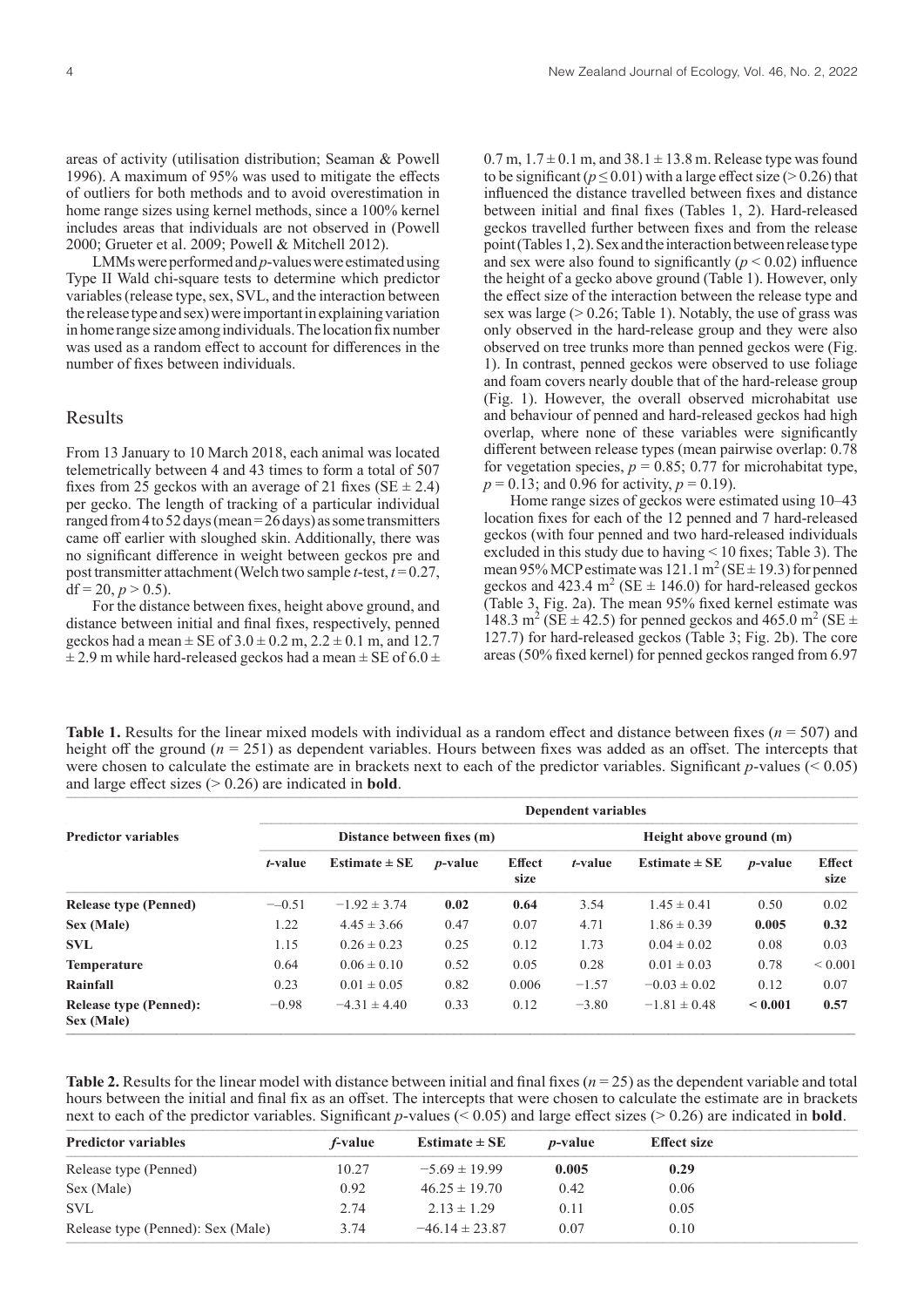

**Figure 1.** Mean proportion of usage of each (a) vegetation species, (b) microhabitat type, and (c) activity in penned (dark grey;  $n = 16$ ) and hard-release (HR; light grey;  $n = 10$ ) ngahere geckos on Mana Island. Error bars represent the standard error. Plant abbreviations: KUNeri = *Kunzea ericoides*, MYOlae = *Myoporum laetum*, Grass = unknown grass species, PITten = *Pittosporum tenuifolium*, PITeug = *Pittosporum eugenioides*, PITcra = *Pittosporum crassifolium*, COProb = *Coprosma robusta*, OLEpan = *Olearia paniculata*, PSEarb = *Pseudopanax arboreus*, PSEcra = *Pseudopanax crassifolius*, PHOten = *Phormium tenax*, and KNIexc = *Knightia excelsa*.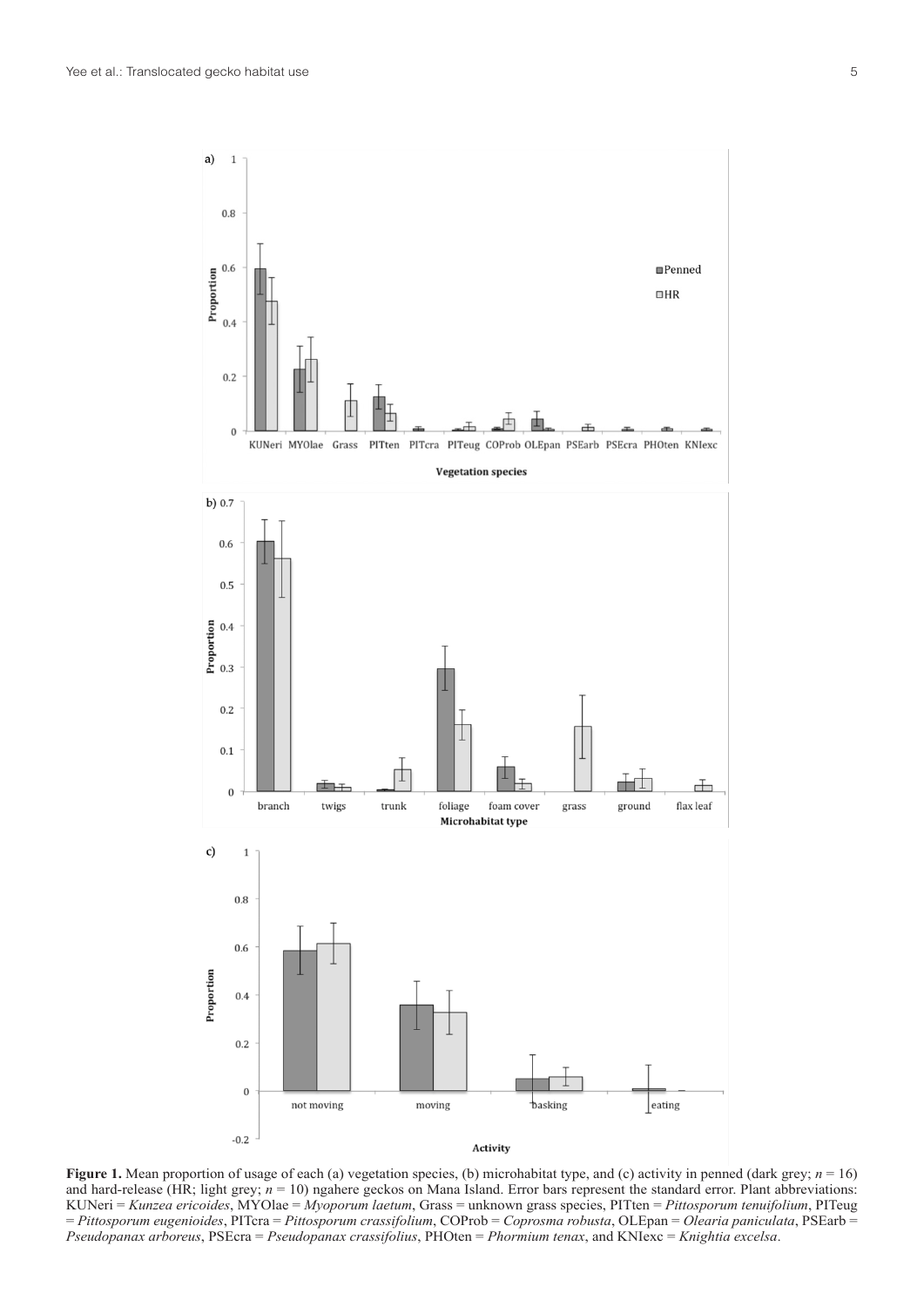| ID                      | <b>Sex</b>                | $SVL$ (mm)       | Weight (g)       | No. of fixes     | 95% MCP<br>(m <sup>2</sup> ) | 95% fixed kernel<br>(m <sup>2</sup> ) | 50% fixed kernel<br>(m <sup>2</sup> ) |
|-------------------------|---------------------------|------------------|------------------|------------------|------------------------------|---------------------------------------|---------------------------------------|
| Penned                  |                           |                  |                  |                  |                              |                                       |                                       |
| 1                       | M                         | 75               | 9.80             | 35               | 198.79                       | 89.25                                 | 25.14                                 |
| $\frac{2}{3}$           | $\boldsymbol{\mathrm{F}}$ | 76               | 11.48            | 32               | 169.03                       | 178.56                                | 52.23                                 |
|                         | M                         | 78               | 10.28            | 33               | 240.65                       | 263.6                                 | 91.34                                 |
| $\overline{\mathbf{4}}$ | F                         | 83               | 14.11            | 12               | 54.31                        | 59.04                                 | 18.59                                 |
| 5                       | M                         | 90               | 14.76            | 43               | 119.26                       | 188.52                                | 47.55                                 |
| 6                       | M                         | 86               | 15.02            | 39               | 106.97                       | 93.76                                 | 31.72                                 |
| $\boldsymbol{7}$        | M                         | 88               | 12.66            | 10               | 117.79                       | 88.25                                 | 38.27                                 |
| 8                       | M                         | 85               | 12.53            | 12               | 187.12                       | 554.68                                | 127.59                                |
| 9                       | M                         | 80               | 12.22            | 14               | 39.72                        | 16.52                                 | 6.97                                  |
| 10                      | M                         | 85               | 13.53            | 24               | 31.08                        | 27.01                                 | 12.61                                 |
| 11                      | $\boldsymbol{F}$          | 83               | 14.82            | 30               | 119.58                       | 159.51                                | 42.43                                 |
| 12                      | F                         | 84               | 12.57            | 28               | 68.57                        | 60.73                                 | 16.44                                 |
| $Mean \pm SE$           |                           | $82.75 \pm 1.24$ | $12.82 \pm 0.46$ | $26 \pm 3.04$    | $121.07 \pm 19.30$           | $148.29 \pm 42.54$                    | $42.57 \pm 9.339$                     |
| Hard-release            |                           |                  |                  |                  |                              |                                       |                                       |
| 13                      | M                         | 73               | 10.64            | 19               | 47.68                        | 96.88                                 | 25.73                                 |
| 14                      | F                         | 81               | 11.98            | 32               | 43.81                        | 44.36                                 | 13.57                                 |
| 15                      | M                         | 77               | 13.13            | 31               | 116.84                       | 314.1                                 | 70.32                                 |
| 16                      | M                         | 83               | 14.55            | 23               | 1058.87                      | 747.78                                | 291.68                                |
| 17                      | M                         | 83               | 11.76            | 23               | 419.01                       | 492.01                                | 165.96                                |
| 18                      | M                         | 72               | 8.88             | 29               | 538.99                       | 592.22                                | 146.59                                |
| 19                      | M                         | 78               | 11.70            | 30               | 738.28                       | 967.74                                | 243.32                                |
| $Mean \pm SE$           |                           | $78.14 \pm 1.70$ | $11.81 \pm 0.68$ | $26.71 \pm 1.89$ | $423.35 \pm 146.03$          | $465.01 \pm 127.69$                   | $136.74 \pm 40.30$                    |

**Table 3.** Home range area of hard-release and penned ngahere geckos on Mana Island, estimated by the MCP and fixed kernel methods  $(n = 19)$ .



**Figure 2.** (a) The 95% MCP estimate of home range size for the hard-release (black, *n* = 7) and penned (grey, *n* = 12) ngahere geckos on Mana Island. Each polygon represents a single individual's home range area. (b) The 50% (inner) and 95% fixed kernel (outer) contours for the hard-release (black,  $n = 7$ ) and penned (grey,  $n = 12$ ) ngahere geckos on Mana Island.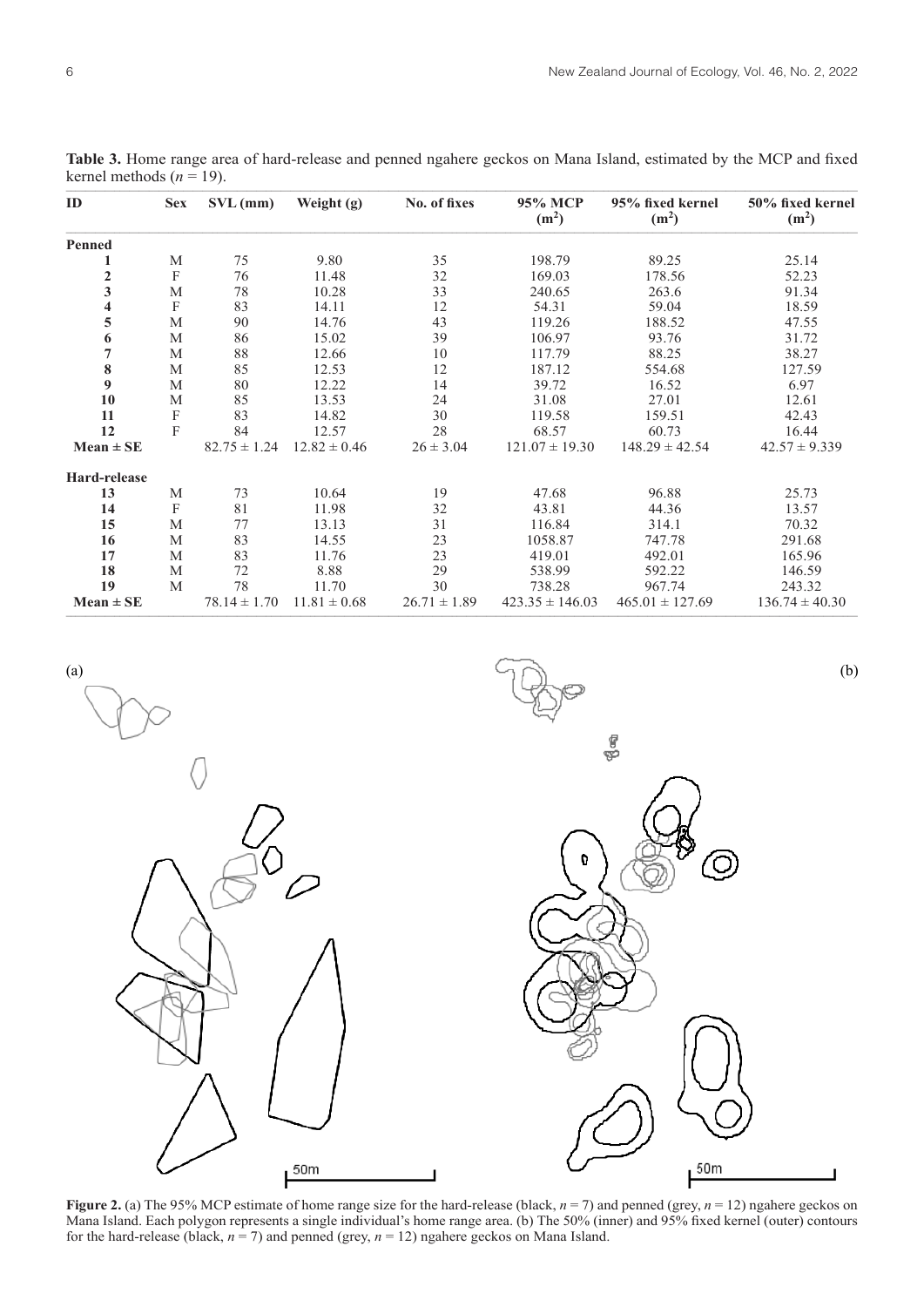to 127.6 m<sup>2</sup> (42.6  $\pm$  9.3), representing 23%–46.7% of each animal's total home range area (here the 95% fixed kernel was considered to be the total home range area). Core areas for the hard-released geckos ranged from 13.6 to 291.7 m<sup>2</sup> (136.7)  $\pm$  40.3), representing 22.4–39% of each animal's total home range area. Only the release type was found to significantly  $(p < 0.04)$  influence home range size for both home range estimates, whereas no significant correlation was found between home range size and sex or SVL using either home range estimate  $(p > 0.1$ ; Table 4). Penned geckos were found to have smaller home range sizes than hard-released geckos using both home range estimates (Fig. 2a,b; Tables 4, 5; LMM  $p < 0.05$ ). Both penned and hard-released geckos exhibited substantial variation in home range size among individuals within each group (one sample *t*-test, 95% MCPpen: *t* = 6.3, df = 11,  $p$  < 0.001; 95% kernelpen:  $t$  = 3.5, df = 11,  $p$  = 0.005; 95% MCPHR: *t* = 2.9, df = 6, *p* = 0.03; 95% kernelHR: *t* = 3.6,  $df = 6$ ,  $p = 0.01$ ).

# Discussion

## **Home Ranges and Dispersal**

This study suggests that penned individuals had a reduction in post-release dispersal, as shown by their smaller home range sizes, smaller daily distances travelled, and smaller distances between the initial and final locations than the hard-released geckos. All penned geckos remained within the penned area during the entire tracking programme, despite the pen being removed, whereas many of the hard-released geckos immediately moved out of the hard-release area. This increased dispersal and home range size in hard-released geckos increases the likelihood that these individuals may disperse far from the release site potentially making it difficult for them to find mates, thus, reducing the probability that they will contribute to a breeding population. Therefore, the rate of population growth and likelihood of population establishment may be reduced. The hard-released geckos' greater dispersal might be a result of their exploratory behaviour involving searching for better resources and retreat sites, as they were not accustomed to this new environment. Alternatively, it may be that the hard-released geckos were searching for familiar features that were present in their previous home range prior to being translocated.

These findings support our hypotheses that hard-released ngahere geckos will have larger, less stable, and less established home ranges compared to penned geckos (hypothesis 1), show extensive dispersal from the release site (hypothesis 2), and have larger daily movements than penned geckos (hypothesis 3). Our results are consistent with past studies using penning and other soft-release methods in other lizard species (Ebrahimi & Bull 2012; Knox & Monks 2014; Knox et al. 2017).

The 50% fixed kernel home range estimates represent the core areas of each of the geckos, from which individuals in our study generally had one to two main core areas of activity within their home range. These areas of highest activity in an individual's home range area are often associated with their home or refuge sites and basking sites (Osterwalder et al. 2004, Kerr & Bull 2006, Stevens et al. 2010). In our study these areas likely concentrate around a specific tree or group of trees, particularly for penned geckos, while hard-release individuals tended to have larger core areas making it unlikely that site fidelity to a particular tree or group of trees was occurring, a behaviour observed previously in this species (Romijn et al. 2014). Thus, penning is likely to improve translocation success in *Mokopirirakau* spp. translocations by improving site fidelity to release sites. However, exhibition of site fidelity may be species-specific or somewhat habitat-specific, so more studies investigating site fidelity in other arboreal lizard species and other habitat types would further support this idea that penning improves translocation success for arboreal lizards. In addition, whether penning is necessary for terrestrial lizard species requires more study, as some species have displayed a lack of homing and significant post-release movements post translocation, such as hard-releases of *Woodworthia* cf. *brunnea* (Lettink 2007) and *Oligosoma grande* (Whitmore et al. 2011).

Moreover, the efficacy of penning may be dependent on the length of confinement (Tetzlaff et al. 2019). A previous study confining *Tiliqua adelaidensis* showed that lizards confined for longer were more likely to disperse, although only a short confinement period (one vs five days) was tested (Ebrahimi & Bull 2013). Thus, for penning to be beneficial to lizards, they may need to be confined for a longer time period (i.e. several months to greater than a year) as seen in our study (> 12 months) and others (9 months, Knox & Monks 2014; 4 months, Knox et al. 2017; ).

Additionally, there was substantial variation in home range size among individuals within each of the two release

| <b>Predictor variables</b> |                                   | <i>t</i> -value | Estimate $\pm$ SE | <i>p</i> -value | <b>Effect size</b> |
|----------------------------|-----------------------------------|-----------------|-------------------|-----------------|--------------------|
|                            | Release type (Penned)             | 0.21            | 0.005             | 0.005           | 0.67               |
|                            | Sex (Male)                        | 1.87            | 0.05              | 0.24            | 0.10               |
| 95% MCP                    | <b>SVL</b>                        | 0.74            | 0.0009            | 0.39            | 0.01               |
|                            | Release type (Penned): Sex (Male) | $-1.58$         | $-0.05$           | 0.07            | 0.21               |
|                            | Release type (Penned)             | 0.02            | 0.007             | 0.003           | 0.65               |
| 95% fixed kernel estimate  | Sex (Male)                        | 0.02            | 0.05              | 0.13            | 0.13               |
|                            | <b>SVL</b>                        | 0.001           | 0.0009            | 0.38            | 0.01               |
|                            | Release type (Penned): Sex (Male) | 0.02            | $-0.05$           | 0.04            | 0.21               |

**Table 4.** Results for the linear mixed models with the number of fixes as a random effect and home range size  $(n = 19)$  as dependent variables. The intercepts that were chosen to calculate the estimate are in brackets next to each of the predictor variables. Significant p-values ( $\leq$  0.05) and large effect sizes ( $\geq$  0.26) are indicated in **bold**.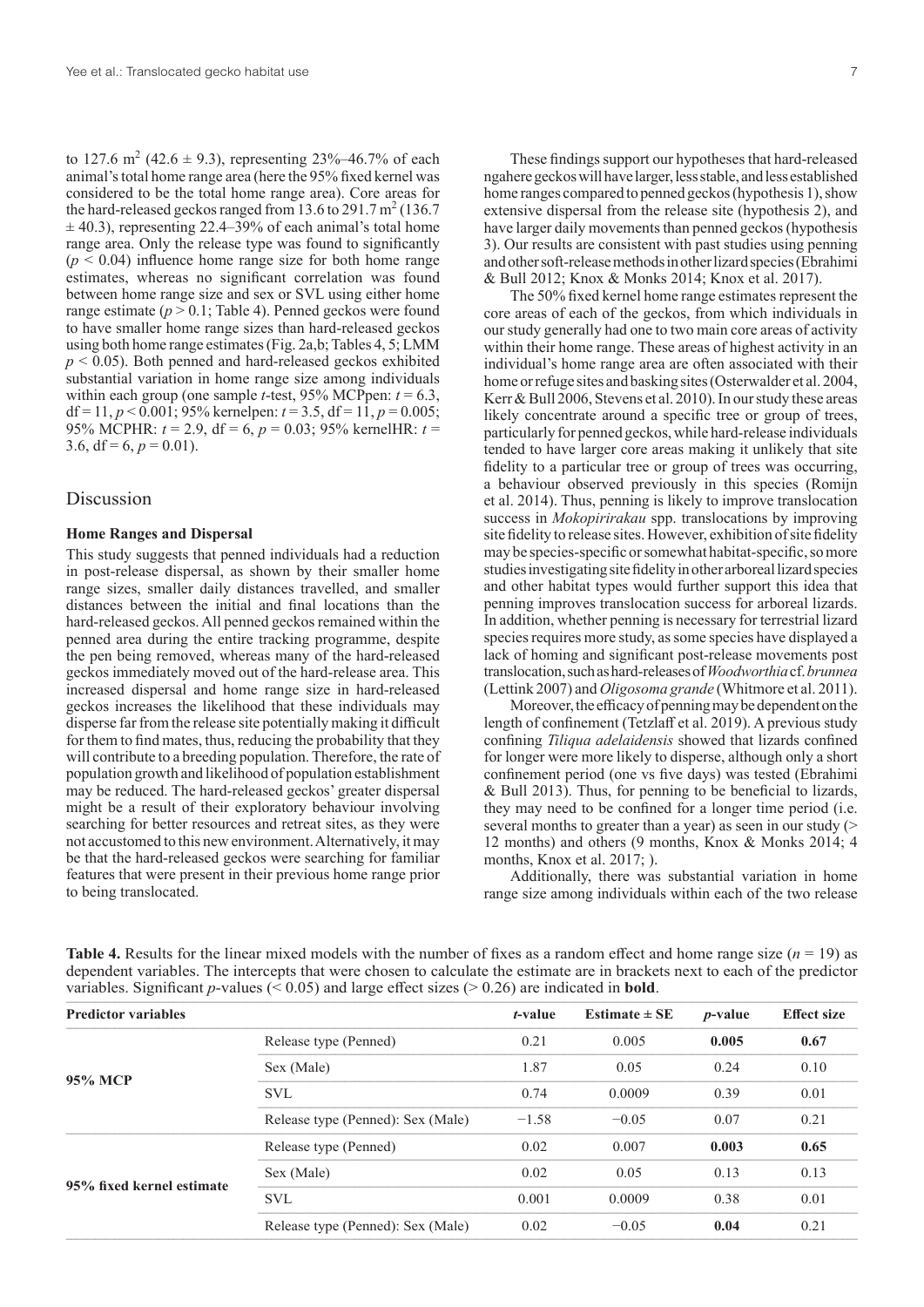types with home range sizes ranging between 43.8 and 1058.9  $\text{m}^2$  and 31.1 and 240.7 m<sup>2</sup> (95% MCP) for hard-release and penned geckos, respectively. This variation suggests ngahere geckos might exhibit behavioural flexibility among individuals.

### **Microhabitat Use and Behaviour**

In both release groups, the most selected for plant species appeared to be kānuka, ngaio, and kōhūhū. Typical microhabitat use in both release groups included tree branches, foliage, trunks, and foam covers, with geckos less frequently recorded on twigs or on the ground. Geckos were predominately found on branches more than any other microhabitat, regardless of release type. The use of the grassland microhabitat in hardreleased geckos was unexpected as this is highly atypical behaviour for an arboreal gecko species and likely reflects the stressed state of the geckos upon release into a new environment. The importance of the role of grass, and other ground cover, as refugia for stressed lizards in translocation projects may be underappreciated. Penned geckos used foliage and foam covers more frequently, suggesting that these geckos might have some familiarity with where the foam covers were located and chose to occupy these when not in the canopy. In contrast, the hard-released geckos were likely to be less familiar with their new environment and hence were not as frequently recorded in foam covers, but more on tree trunks. Despite there being slight differences in microhabitat use as discussed above, overall microhabitat use was not significantly different between release types. Additionally, the geckos showed no significant difference in whether they were moving or not moving, resting, or basking behaviour.

Sex and the interaction between release type and sex influenced the height a gecko was found at. The significant differences observed in the interaction of the release type and sex for the gecko height above ground are likely due to the differing sex ratios in the release types rather than a true interaction effect. Males were found at greater heights than females, which might be due to males searching for females by travelling between trees from the canopy. However, it is unknown whether our study was undertaken during the breeding season with only one individual (penned) being pregnant, however, most other New Zealand geckos tend to mate in autumn (Cree & Hare 2016). Males at greater heights than females are also observed in another arboreal lizard species, such as the brown anole *Anolis sagrei* (Herrmann et al. 2018). However, the opposite has been observed in a closely related *Mokopirirakau* species (*M. granulatus*; Schlesselmann 2014; T Bell, J Monks, S Herbert, unpubl. data).

Weather variables often have an impact on lizard behaviour and home range size (Hoare etal. 2013; Parlin etal. 2020; Fisher et al. 2020), however, in our study temperature and rainfall did not show an impact on lizard behaviour and movements.

From these findings on microhabitat use and behaviour our hypothesis that movement behaviour would differ between release types regardless of sex (hypothesis 4) was not supported, as height above ground and microhabitat use did not significantly differ between release groups and sex affected height both within and between release groups.

#### **Limitations**

In our study, the MCP estimator using 100% MCP data required at least 30 location fixes to reach an asymptote in the incremental area analysis (Appendices S1 and S2 in Supplementary Materials), indicating a fully revealed home

range (Harris et al. 1990), however, we included individuals that had less than 30 location fixes (six penned and four hardrelease individuals) so the home range estimates here are likely to be underestimates. Since we were comparing spatial use between two release types, both release types should represent underestimates of their home ranges so our concluding results should not be impacted.

Since tracking of the hard-release geckos started later than that of penned geckos, our results may be affected by warmer weather permitting greater activity in one group. However, this is unlikely as temperature did not influence distances between fixes and even though penned geckos were tracked in the warmer month of January, they did not show larger home range sizes or dispersal.

## **Future Studies and Implications**

Our study was undertaken over a relatively short time period (radio-tracking for 4–52 days) so further studies investigating the dispersal of translocated lizards over longer time periods would provide insights on whether our findings are consistent over time. This is important to investigate as hard-release lizards may initially disperse further before settling in an area soon after, a scenario that may have not been captured within the time period of our study. Moreover, penned geckos might have remained in a relatively small home range area due to not realising that the pen was removed, while in a prolonged study penned geckos may disperse further away from the release site. Additionally, penned geckos may exhibit home site shifts (e.g. during different seasons) leading to greater dispersal that was not captured in our short-term study.

This study builds on previous work on jewelled geckos (Knox & Monks 2014; Knox et al. 2017) by using a different arboreal gecko species to determine whether findings that penning decreases post-translocation dispersal are consistent for other arboreal species. Penning likely has contributed to early stage population establishment of ngahere geckos on Mana Island in this translocation (this study; TB, unpubl. data). The ways in which penning contributed to establishment likely includes (1) restriction of large-ranging movements seen in released geckos, as noticed in the hard-release group, thus preventing dispersal of geckos over the wider landscape; (2) the pen acting as a safety mechanism for disoriented geckos showing atypical behaviour in released geckos, until they have settled into their new environment; and, (3) once the geckos were settled and familiar with their new environment, this enabled the geckos to establish home ranges of various sizes in proximity to others, thus facilitating interactions and breeding, and in the medium to longer term, population recruitment. In addition to this, the pen has facilitated successful posttranslocation population monitoring, which has confirmed the population as having tentatively arrived at Translocation Success Stage 2 (evidence of reproduction; Miller et al. 2014; TB, unpubl. data).

#### **Summary**

Currently, little is known of ngahere geckos so our study is vital in understanding their spatial use and the efficacy of penned vs hard-release techniques in translocations of arboreal geckos. To summarise, we found that geckos that were hard-released had larger home range sizes and dispersed further. Microhabitat use and behaviour did not significantly differ between release types. However, there was considerable individual variation in home range sizes within each release type, suggesting that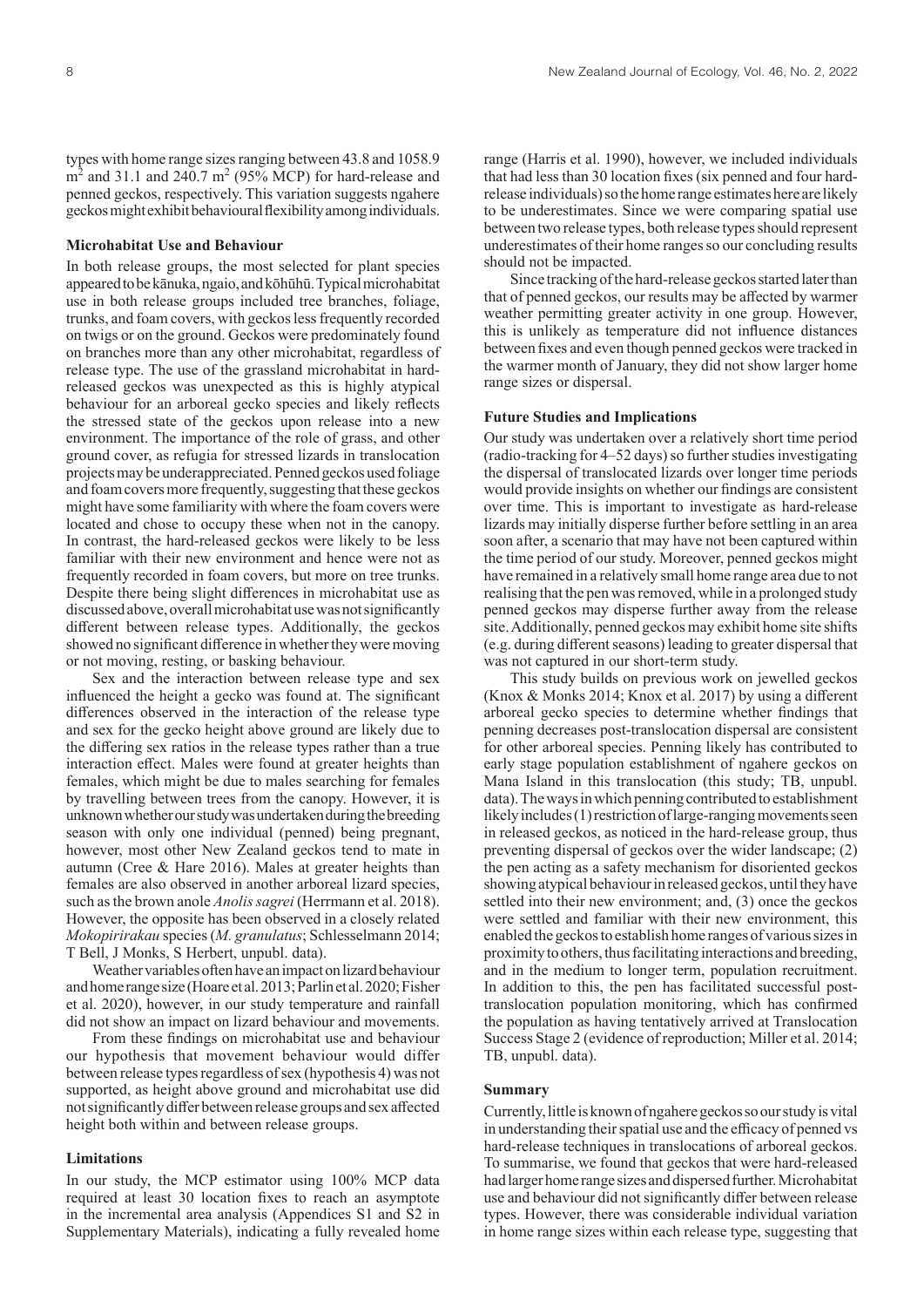ngahere geckos exhibit plasticity in their spatial use. Thus, our results suggest that penning improves translocation success of this species. Moreover, our study provides insight on the microhabitat selection and home ranges of translocated ngahere geckos, although long-term studies would allow for a more complete understanding of these aspects of life history in this species.

This research is useful for improving lizard translocation protocols in New Zealand as it has been shown that penning may enhance translocation success by reducing dispersal and increasing site fidelity to release sites (Knox & Monks 2014; Knox et al. 2017; this study). Thus, it is recommended that a release strategy utilising pens be used for future relocations and translocations of any arboreal gecko species where founder populations are to be released into new locations where the species is not already present. Pens are also recommended where a population monitoring programme is to be implemented post-release.

# Author contributions

GY, TB, and JM contributed to the conceptualisation and methodology of the study. GY and TB collected the field data. GY conducted the statistical analysis and original draft preparation. All authors contributed to writing, reviewing, and editing.

## Data and Code Availability

The data and code from this article are openly available at https://github.com/graceyee/ngahere-gecko-radiotracking.

## Acknowledgements

We acknowledge Winstone Aggregates' significant support and resourcing of the salvage, translocation, and radiotracking programme of ngahere geckos to Mana Island. We also thank Friends of Mana Island and Ngāti Toa and their many members and volunteers for their involvement. Taranaki Whānui provided the geckos from their rohe to Mana Island with their full blessings. Field support during the radio-tracking programme was provided by many volunteers. All lizard work was conducted under Wildlife Act Authority 40438-FAU, issued by the Department of Conservation (DOC), with Animal Ethics approval for the radio-tracking component from the University of Otago (AEC320 no. DOC-2921249).

## References

- Armstrong DP, McLean IG 1995. NewZealand translocations: theory and practice. Pacific Conservation Biology 2: 39–54.
- Bates D, Mächler M, Bolker B, Walker S 2015. Fitting linear mixed-effects models using lme4. Journal of Statistical Software 67(1): 1–48.
- Barr BP 2009. Spatial ecology, habitat use, and the impacts of rats on chevron skinks (*Oligosoma homalonotum*) on Great Barrier Island. Unpublished MSc thesis. Massey University, Auckland, New Zealand.

Bell TP 2009. A novel technique for monitoring highly cryptic

lizard species in forests. Herpetological Conservation and Biology 4: 415–425.

- Bell TP, Herbert, SM 2017. Establishment of a self-sustaining population of a long-lived, slow-breeding gecko species (Diplodactylidae: *Hoplodactylus duvaucelii*) evident 15 years after translocation. Journal of Herpetology 51(1):  $37-46$ .
- Brockerhoff EG, Shaw WB, Hock B, Kimberley M, Paul T, Quinn J, Pawson S 2008. Re-examination of recent loss of indigenous cover in New Zealand and the relative contributions of different land uses. New Zealand Journal of Ecology 32: 115–126.
- Butt N, Chauvenet ALM, Adams VM, Beger M, Gallagher RV, Shanahan DF, Ward M, Watson JEM, Possingham HP 2020. Importance of species translocations under rapid climate change. Conservation Biology 35(3): 775–783.
- Cohen J 1988. Statistical power analysis for the behavioral sciences. 2nd edn. USA: Laurence Erlbaum Associates. 567 p.
- Cree A, Hare K 2016. Reproduction and life history of New Zealand lizards. In: Chapple D ed. New Zealand lizards. Switzerland, Springer. Pp. 169–206.
- Dennis B 1989. Allee effects: population growth, critical density, and the chance of extinction. Natural Resource Modeling 3: 481–538.
- Dodd CK, Seigel RA 1991. Relocation, repatriation, and translocation of amphibians and reptiles: are they conservation strategies that work? Herpetologica 47: 336–350.
- Ebrahimi M, Bull CM 2012. Food supplementation reduces post-release dispersal during simulated translocation of the endangered pygmy bluetongue lizard *Tiliqua adelaidensis*. Endangered Species Research 18: 169–178.
- Ebrahimi M, Bull CM 2013. Determining the success of varying short-term confinement time during simulated translocations of the endangered pygmy bluetongue lizard (*Tiliqua adelaidensis*). Amphibia-Reptilia 34: 31–39.
- Fisher M, Muth A, Johnson RF 2020. A long-term study of home range of Coachella fringe-toed lizards, *Uma inornata*. Journal of Herpetology 54(2): 174–182.
- Fitzgerald BM, Meads MJ, Whitaker AH 1986. Food of the kingfisher (*Halcyon sancta*) during nesting. Notornis 33: 23–32.
- Flynn-Plummer T, Monks JM 2021. Penned release reduces area use by translocated barking geckos (*Naultinus punctatus*). New Zealand Journal of Ecology 45: 3432.
- Fox J, Weisberg S 2011. An R Companion to Applied Regression. 2nd edn. Thousand Oaks, SAGE. 449 p.
- Germano JM, Bishop PJ 2009. Suitability of amphibians and reptiles for translocation. Conservation Biology 23: 7–15.
- Germano JM, Field KJ, Griffiths RA, Clulow S, Foster J, Harding G, Swaisgood RR 2015. Mitigation-driven translocations: are we moving wildlife in the right direction? Frontiers in Ecology and the Environment 13: 100–105.
- Griffith B, Scott JM, Carpenter JW, Reed C 1989. Translocation as a species conservation tool: status and strategy. Science 245: 477–480.
- Grueter CC, Li D, Ren B, Wei F 2009. Choice of analytical method can have dramatic effects on primate home range estimates. Primates 50: 81–84.
- Harris S, Cresswell WJ, Forde PG, Trewhella WJ, Woollard T, Wray S 1990. Home-range analysis using radio-tracking data–a review of problems and techniques particularly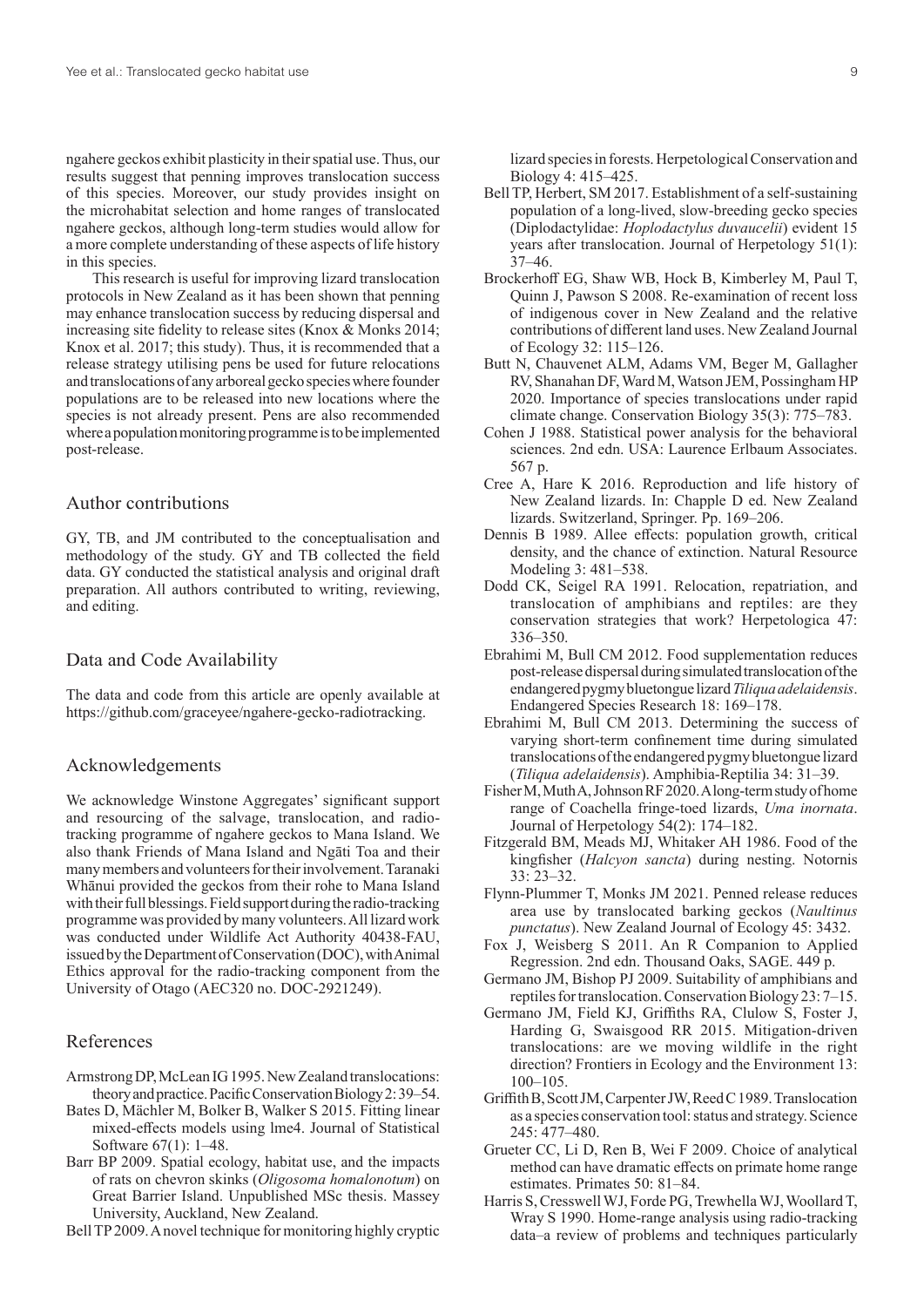as applied to the study of mammals*.* Mammal Review 20: 97–123.

- Herrmann N, Yates SS, Fredette JR, Leavens MK, Moretti R, Reynolds RG 2018. Lizards on islands within islands: microhabitat use, movement, and cannibalism in *Anolis sagrei* (brown anole) and *Anolis smaragdinus* (Bahamas green anole). Caribbean Naturalist 1–17.
- Hitchmough R, Barr BP, Knox C, Lettink M, Monks JM, Patterson GB, Reardon JT, van Winkel D, Rolfe J, Michel P 2021. Conservation status of NewZealand reptiles, 2021. Wellington, Department of Conversation. 15 p.
- Hoare J, Melgren P, Chavel E 2013. Habitat use by southern forest geckos (*Mokopirirakau* "southern forest") in the Catlins, Southland. New Zealand Journal of Zoology 40: 129–136.
- Jewell T, McQueen S 2007. Habitat characteristics of jewelled gecko (*Naultinus gemmeus*) sites in dry parts of Otago. DOC Research and Development Series 286. Science and Technical Publishing. Wellington, Department of Conservation. 19 p.
- Kenward R, Casey N, Walls S, South AB 2014. Ranges 9: For the analysis of tracking and location data. Online manual. Wareham, UK, Anatrack Ltd.
- Kerr GD, Bull CM 2006. Exclusive core areas in overlapping ranges of the sleepy lizard, *Tiliqua rugosa*. Behavioral Ecology 17: 380–391.
- Knapp C, Owens AK 2005. An effective new radio transmitter attachment technique for lizards. Herpetological Review 36: 264–266.
- Knox CD, Cree A, Seddon PJ 2012. Direct and indirect effects of grazing by introduced mammals on a native, arboreal gecko (*Naultinus gemmeus*). Journal of Herpetology 46: 145–152.
- Knox CD, Monks JM 2014. Penning prior to release decreases post-translocation dispersal of jewelled geckos. Animal Conservation 17: 18–26.
- Knox CD, Jarvie S, Easton LJ, Monks JM 2017. Softrelease, but not cool winter temperatures, reduces posttranslocation dispersal of jewelled geckos. Journal of Herpetology 51(4): 490–496.
- Lettink M 2007. Detectability, movements and apparent lack of homing in *Hoplodactylus maculatus* (Reptilia: Diplodactylidae) following translocation. New Zealand Journal of Ecology 31(1): 111–116.
- Miller KA, Bell TP, Germano JM 2014. Understanding publication bias in reintroduction biology by assessing translocations of New Zealand's herpetofauna. Conservation Biology 28: 1045–1056.
- Miskelly C 1999. Mana Island ecological restoration plan. Wellington, Department of Conservation. 136 p.
- Mohr CO 1947. Table of equivalent populations of North American small mammals. American Midland Naturalist 37: 223–249.
- Monks J, Knox C, Sidaway K 2017. Best practice techniques for the translocation of green geckos (*Naultinus* spp.). Wellington, Department of Conservation. 8 p.
- Newman DG 1994. Effects of a mouse, *Mus musculus*, eradication programme and habitat change on lizard populations of Mana Island, New Zealand, with special reference to McGregors skink, *Cyclodina macgregori*. New Zealand Journal of Zoology 21(4): 443–456.
- Nunney L, Campbell KA 1993. Assessing minimum viable population size: demography meets population genetics. Trends in Ecology & Evolution 8: 234–239.
- Osterwalder K, Klingenböck A, Shine R 2004. Field studies on a social lizard: Home range and social organization in an Australian skink, *Egernia major*. Austral Ecology 29: 241–249.
- Parlin AF, Schaeffer PJ, Jezkova T 2020. Modelling the effect of environmental temperatures, microhabitat and behavioural thermoregulation on predicted activity patterns in a desert lizard across its thermally diverse distribution. Journal of Biogeography 47(11): 2315–2327.
- Powell R 2000. Animal home ranges and territories and home range estimators. In: Boitani L, Fuller TK eds. Research techniques in animal ecology*:* Controversies and consequences. New York, Columbia University Press. Pp. 65–110.
- Powell RA, Mitchell MS 2012. What is a home range? Journal of Mammalogy 93: 948–958.
- Ramsay GW, Watt JC 1971. Notes on the birds of Great Island, Three Kings Islands. Notornis 18: 287–290.
- Romijn RL, Hartley S 2016. Trends in lizard translocations in New Zealand between 1988 and 2013. New Zealand Journal of Zoology 43: 191–210.
- Romijn RL, Nelson NJ, Monks JM 2014. Forest geckos (*Mokopirirakau* "Southern North Island") display diurno-nocturnal activity and are not reliant on retreats*.*  New Zealand Journal of Zoology 41(2): 103–113.
- R Core Team 2021. R: A language and environment for statistical computing. R Foundation for Statistical Computing, Vienna, Austria.
- Schlesselmann AK 2014. Habitat use and behaviour by forest geckos (*Mokopirirakau granulatus*) in relation to predator control on Waiheke Island, Hauraki Gulf, New Zealand. Unpublished Post-graduate Diploma dissertation. University of Otago, Dunedin.
- Seaman DE, Powell RA 1996. An evaluation of the accuracy of kernel density estimators for home range analysis. Ecology 77: 2075–2085.
- Stevens TA, Evans MC, Osborne WS, Sarre SD 2010. Home ranges of, and habitat use by, the grassland earless dragon (*Tympanocryptis pinguicolla*) in remnant native grasslands near Canberra. Australian Journal of Zoology 58: 76–84.
- Sullivan BK, Kwiatkowski MA, Schuett GW 2004. Translocation of urban Gila Monsters: a problematic conservation tool. Biological Conservation 117: 235–242.
- Tetzlaff SJ, Sperry JH, DeGregorio BA 2019. Effects of antipredator training, environmental enrichment, and soft release on wildlife translocations: A review and metaanalysis. Biological Conservation 236: 324–331.
- Thomas CD 2011. Translocation of species, climate change, and the end of trying to recreate past ecological communities. Trends in Ecology & Evolution 26(5): 216–221.
- Timmins SM, Atkinson IAE, Ogle CC 1987. Conservation opportunities on a highly modified island: Mana Island, Wellington, New Zealand. New Zealand Journal of Ecology 10: 57-65.
- Towns DR, Daugherty CH 1994. Patterns of range contractions and extinctions in the NewZealand herpetofauna following human colonisation. New Zealand Journal of Zoology 21: 325–339.
- Towns DR, Neilson KA, Whitaker AH 2002. North Island *Oligosoma* spp. skink recovery plan. Threatened species recovery plan 48. Wellington, Department of Conservation. 60 p.
- van Heezik Y, Maloney RF, Seddon PJ 2009. Movements of translocated captive-bred and released Critically